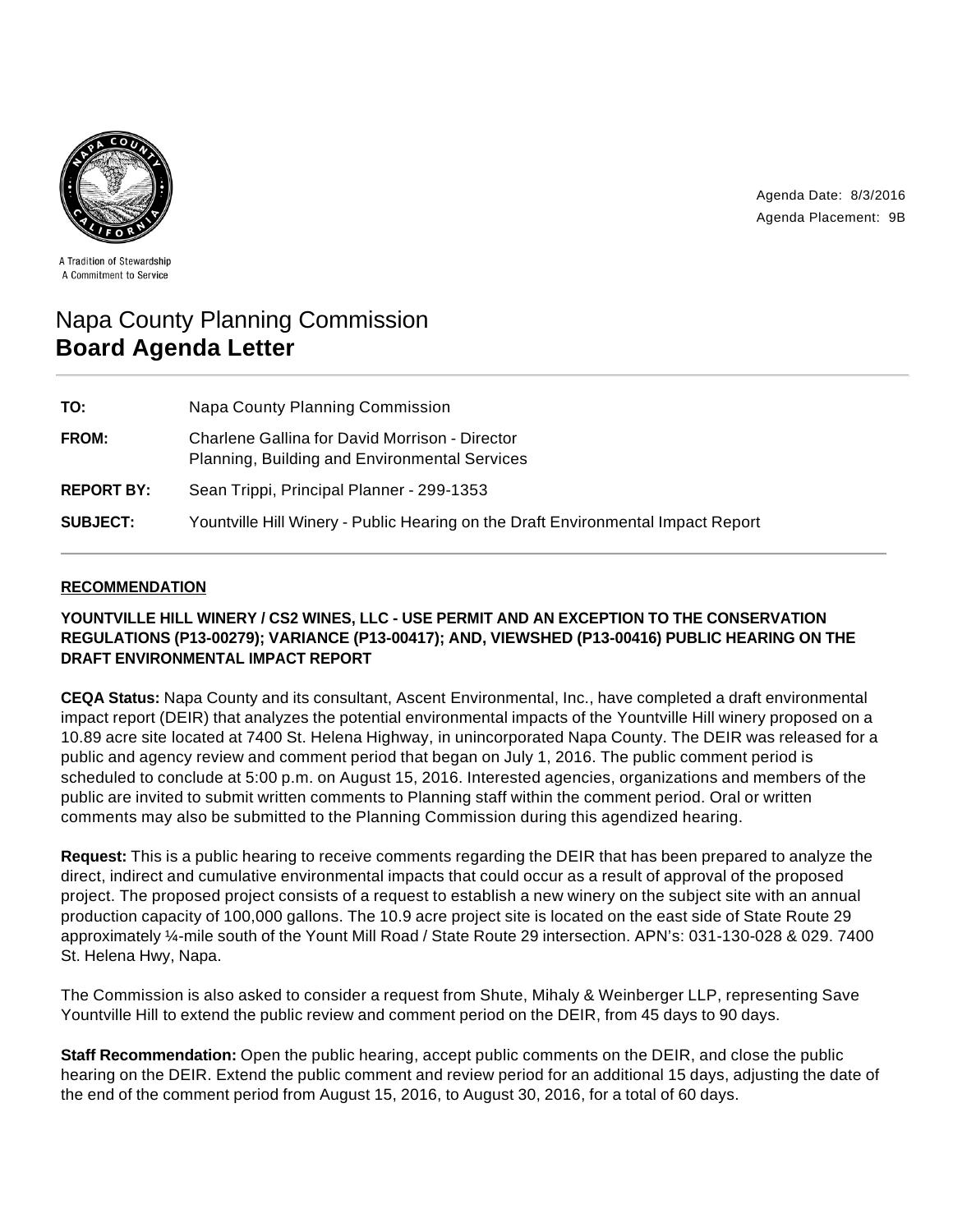**Staff Contact:** Sean Trippi, (707)-299-1353 or sean.trippi@countyofnapa.org

**Applicant:** Eric Sklar, (707) 484-8656 or ericsklar@gmail.com

**Applicant's Representative:** Lester Hardy, (707) 967-9610 or lester@lhardy.com

# **THIS ITEM IS SET TO BE DISCUSSED AT 1:30 PM**

# **EXECUTIVE SUMMARY**

#### **Proposed Actions:**

That the Planning Commission:

1. Open the public hearing on the DEIR, receive oral and written comments thereon, and close the public hearing.

2. Extend the public and agency review and comment period on the DEIR beyond the statutory minimum of 45 days (Public Resources Code Section 21091). Staff recommends an extended comment period totaling 60 days, consistent with the guidance in CEQA Guidelines Section 15105.

#### **Discussion:**

The Napa County Planning Division has received a request for a use permit to establish a new winery with an annual production capacity of 100,000 gallons. The project would include construction of two new winery buildings with approximately 14,000 square feet (sf) of floor area, divided between a 1,200 sf reception building and a 12,800 sf winery administration and visitor building. The winery administration and visitor building would also include approximately 9,600 sf of unenclosed terraces. The winery would employ up to 19 full-time staff. The project would also include construction of approximately 35,590 sf of cave area, 37 on-site parking spaces, installation of a new on-site winery process and domestic wastewater treatment system, installation of a three-sided box drainage culvert to replace an existing culvert, new landscaping, driveway improvements, water storage tanks, and signage. Operation of the winery would include tours, tastings, and marketing events. Tours and tastings would occur by appointment only. The maximum number of visitors would be limited to 1,000 per week. All marketing events at the site would be by invitation and would not exceed 58 events per year. Proposed marketing activities include 48 food and wine parings per year with up to 50 guests at each event, six (6) food and wine parings per year with up to 100 guests at each event, two (2) food and wine parings per year with up to 200 guests at each event, and two (2) wine auction events per year with up to 200 guests at each event. The subject property is currently developed with a single-family residence with a valid use permit to operate a three bedroom bed and breakfast, detached garage, a cave that is accessory to the residence and, approximately 2.2 acres of vineyard.

The applicant is also seeking an exception in the form of a use permit to the conservation regulations to grade/construct improvements on slopes exceeding 30 percent; a viewshed application that would allow construction on slopes 15 percent or greater and visible from a viewshed designated roadway (SR 29); and a variance for development that encroaches into the 300-foot required setback from a shared driveway. Today's hearing is to take public comment on the adequacy of the DEIR; not on the merits (or lack thereof) of the underlying project.

The proposed project is subject to review under the California Environmental Quality Act (CEQA, Public Resources Code section 21000 et seq.), which requires permitting agencies to identify potential impacts to the environment that would occur as a result of implementation of a proposed project, prior to making a decision to approve or to deny a permit request. Staff of the Planning Division and the consulting firm of Ascent Environmental, Inc., have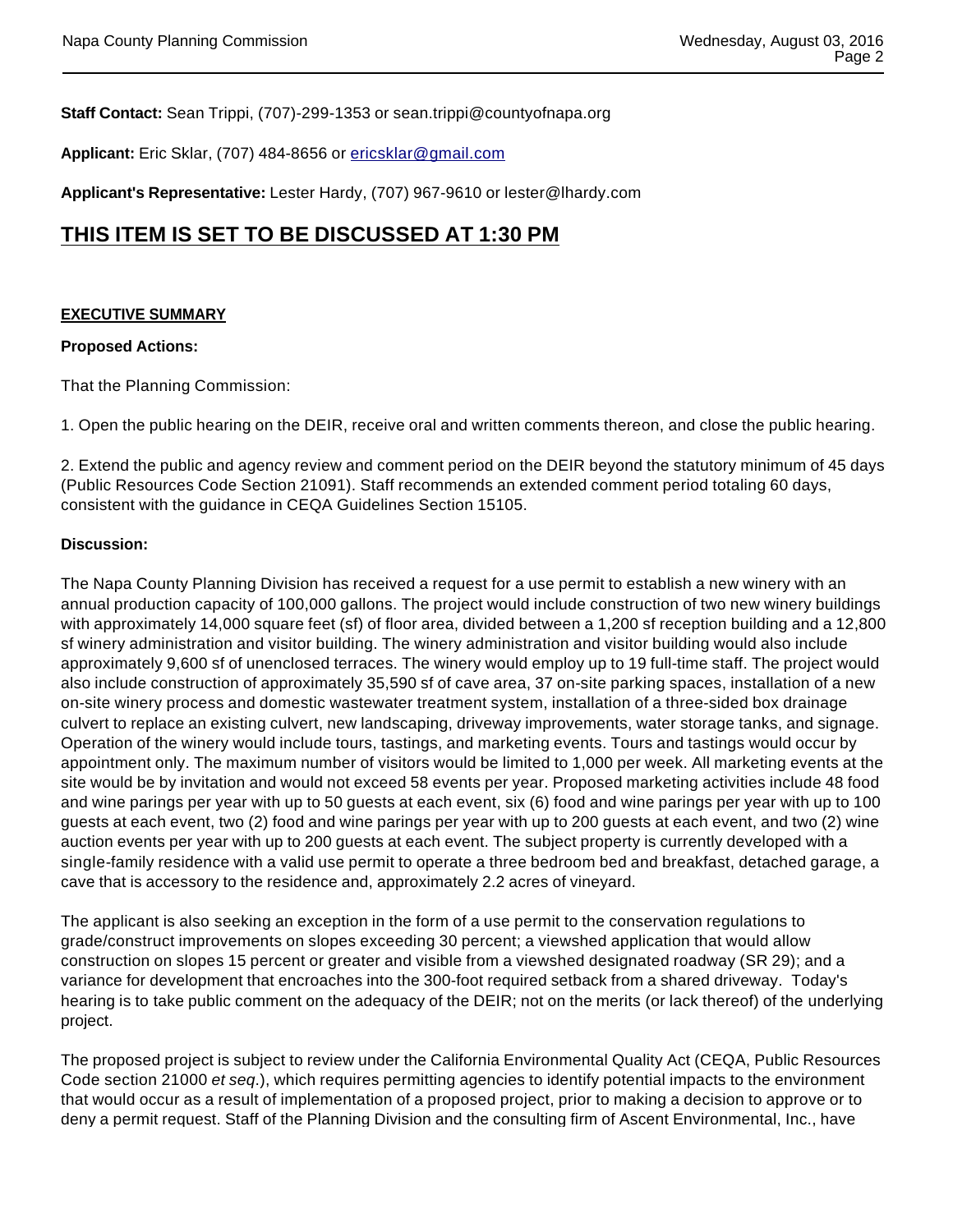completed the DEIR, in order to meet the requirements of CEQA. The DEIR is being circulated for public and agency review and comment in accordance with CEQA, the State CEQA Guidelines and Napa County's Local Procedures for Implementing CEQA. During the review and comment period, members of the Planning Commission, public and other regulatory agencies are invited to provide input on the analysis and discussion of the impacts and alternatives contained within the DEIR. Planning Commissioners and other interested parties can provide their input on the DEIR via written letters or emails to the County Planning Division during the comment period, which began on July 1, 2016, or they may comment orally at this public hearing. All substantive comments on environmental issues of the DEIR will be responded to in a final environmental impact report (FEIR) before the Commission can take action on the proposed project.

In addition to taking public comment, the Commission is requested to consider and take action on a request from Shute, Mihaly & Weinberger LLP (attached) to extend the public review and comment period from 45 days to 90 days, but at least 60 days. Approval of the extension would change the date of the end of the comment period from August 15, 2016 to August 30, 2016 for a total of 60 days or to September 28, 2016 for a total of 90 days, or somewhere in between at the Commission's discretion.

## **FISCAL IMPACT**

Is there a Fiscal Impact? No

# **ENVIRONMENTAL IMPACT**

**Environmental Determination:** Draft EIR prepared for the project. (State Clearinghouse # 2014022035) Consideration of an extension of the DEIR comment period is not a project as defined by 14 California Code of Regulations 15378 (State CEQA Guidelines), and therefore, CEQA is not applicable to the extension request.

## **BACKGROUND AND DISCUSSION**

**Background:** The Planning Division prepared and circulated an Initial Study/Mitigated Negative Declaration (IS/MND) for the project on February 14, 2014. On July 2, 2014, the Planning Commission adopted the Mitigated Negative Declaration and approved the Yountville Hill Winery/CS2 Wines, LLC application for a use permit and exception to the conservation regulations, a variance, and a viewshed application to establish a new winery with an annual production capacity of 100,000 gallons. The project included the following: (1) construction of two new winery buildings with approximately 14,019 sq. ft. of floor area, including a 1,208 sq. ft. reception building and a 12,811 sq. ft. winery, administration and visitor center building with 9,605 sq. ft. of unenclosed terraces; (2) construction of approximately 35,588 sq. ft. of cave area, including a warming kitchen; (3) 37 on-site parking spaces; (4) a Marketing Plan with 48 events per year for a maximum of 50 guests at each event (half of the events will be scheduled to begin after 6:30 PM); six (6) events per year for a maximum of 100 guests at each event; two (2) events per year for a maximum of 200 guests at each event; and, two (2) wine auction events per year; (5) tours and tastings, which may include food paring, by appointment only for a maximum of 285 visitors per day with a maximum of 1,120 visitors per week (285 Sat/Sun; 110/day Mon-Fri); (6) hours of operation from 6 AM to 3 PM (production staff), 8 AM to 5 PM (administrative staff) and 9:30 AM to 6:30 PM (hospitality staff – visitation would occur between 10 AM and 6 PM); 7 days a week; (7) on-premise consumption of the wines produced on-site in the winery administration and visitor center building and terraces pursuant to the Evans Bill (Business & Professions Code sections 23358, 23390 and 23396.5 also known as AB 2004 or the Picnic Bill); (8) employ up to 19 people; (9) a new on-site winery process and domestic wastewater treatment system; and, (10) new landscaping, driveway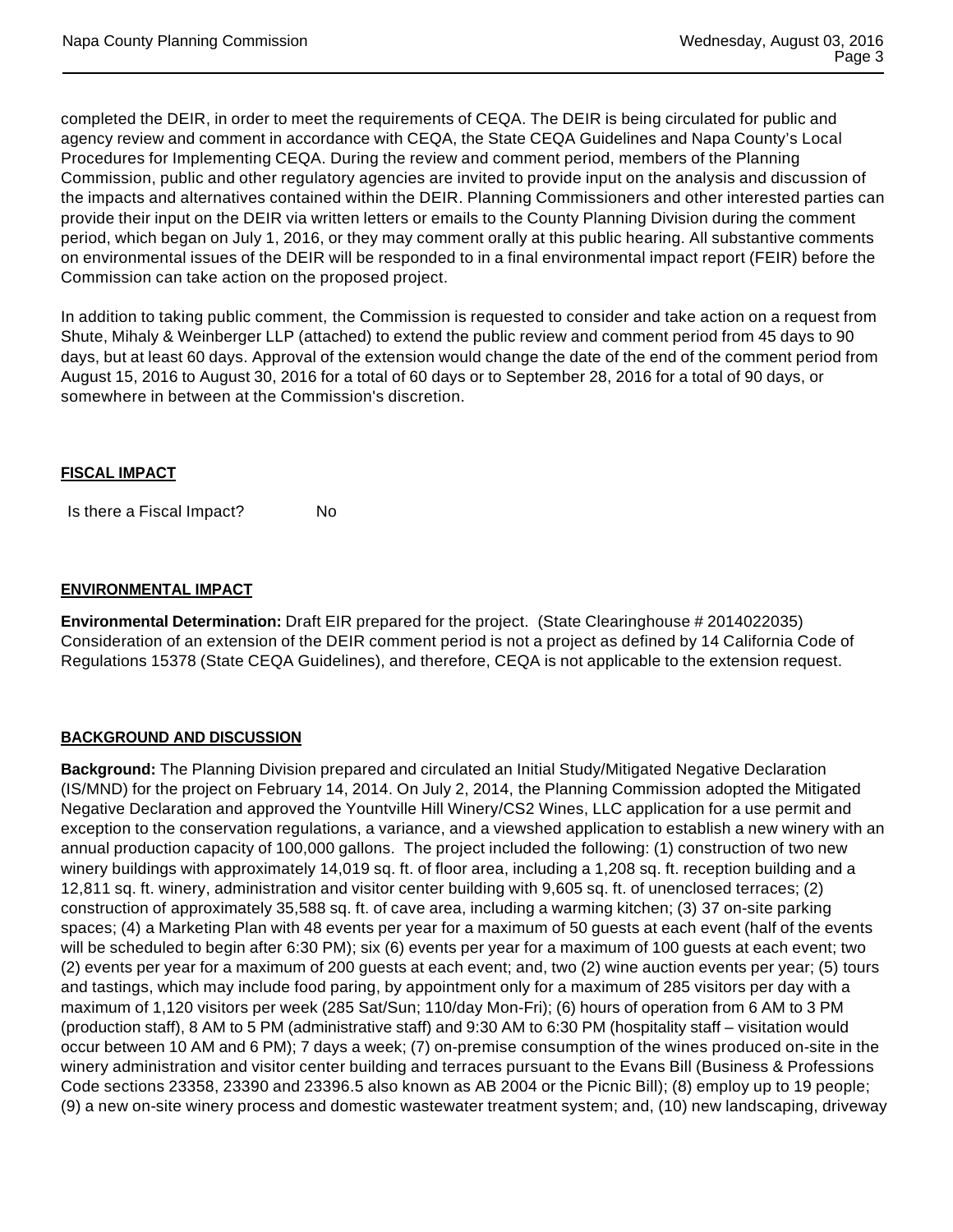improvements, four water storage tanks (10,500 gallons each), and signage. The proposal also included an exception to the conservation regulations to grade/construct improvements on slopes exceeding 30%, a viewshed application to construct on slopes 15% or greater and visible from a viewshed designated roadway (State Route 29) and a variance to allow the lower cave portal and winery related activities on the pad in front of the cave to encroach into the approximately 275-feet into the 600-foot setback from State Route 29, winery buildings to encroach into the 300-foot setback from a private shared road, a staircase at the rear of the winery building to encroach 6-feet into a 20-foot rear yard and a non-habitable portion of the structure/landscaped terrace and stairs at the third or roof level to encroach 15-feet into the 20-foot rear yard. The project site is comprised of two parcels that will be combined. An existing 4,000 sq. ft. residence/bed & breakfast and garage and the existing driveway from State Route 29 to the structures would be removed as part of the proposal to facilitate construction of the winery, a new driveway, and associated improvements.

On July 30, 2014, an appeal of the Planning Commission's decision was filed. Over several weeks, before a hearing was held on the appeal, the Applicant and Appellants met and attempted to resolve the appeal through mediation. Despite their efforts, the mediation was unsuccessful. Because some of the issues raised by the Appellants warranted further environmental analysis, Staff and the Applicant believed that an environmental impact report was necessary to more fully evaluate the potential impacts associated with the winery project. On December 14, 2014, staff, with the support of the Applicant and Appellant, requested that the Board; (1) grant the appeal without making any findings as to the merit of the issues raised in the appeal; (2) rescind the Planning Commission's approval of the project and Mitigated Negative Declaration; and, (3) direct staff to initiate preparation of an environmental impact report for the winery project.

**Environmental Impact Report:** An environmental impact report (EIR) is an informational document that is used to inform public agency decision makers and the general public of the potentially significant environmental effects of a project; to identify possible ways to mitigate or avoid those significant effects; and to describe a range of reasonable alternatives to the project that could feasibly attain most of the basic objectives of the project while substantially lessening or avoiding any of the significant environmental impacts. Public agencies are required to consider the information presented in the EIR when determining whether to approve a project.

The DEIR for the proposed Yountville Hill Winery describes the potentially significant adverse environmental effects of the proposed project, as well as measures that would avoid or mitigate to less-than-significant levels the significant adverse environmental effects that are anticipated to result from the construction and operation of the proposed project. The DEIR also includes a discussion of potential alternatives to the proposed project and a comparison of the anticipated environmental impacts of each alternative relative to the proposed project.

**Errata:** Since release of the DEIR, the some inaccuracies have been identified in the DEIR which need correction/clarification. The attached memo presents specific text changes made to the DEIR since its publication. The changes are presented in the order in which they appear in the DEIR and are identified by the DEIR page number.

**Proposed Project:** The project is essentially the same as previously approved by the Planning Commission, described above, except that the winery administration and visitor center building has been redesigned such that portions of the building no longer encroach into the 20-foot rear yard setback, and winery related activities are no longer proposed on the pad in front of the lower cave portal and photo simulations show that the portals will not be visible prior to completion and occupancy of the winery eliminating the need for a variance from the 600-foot setback from State Route 29.

**Project Objectives:** The project applicant has developed the following objectives for the project:

 Construct and operate a new landmark winery in the upper Napa Valley, capable of producing up to 100,000 gallons of wine annually.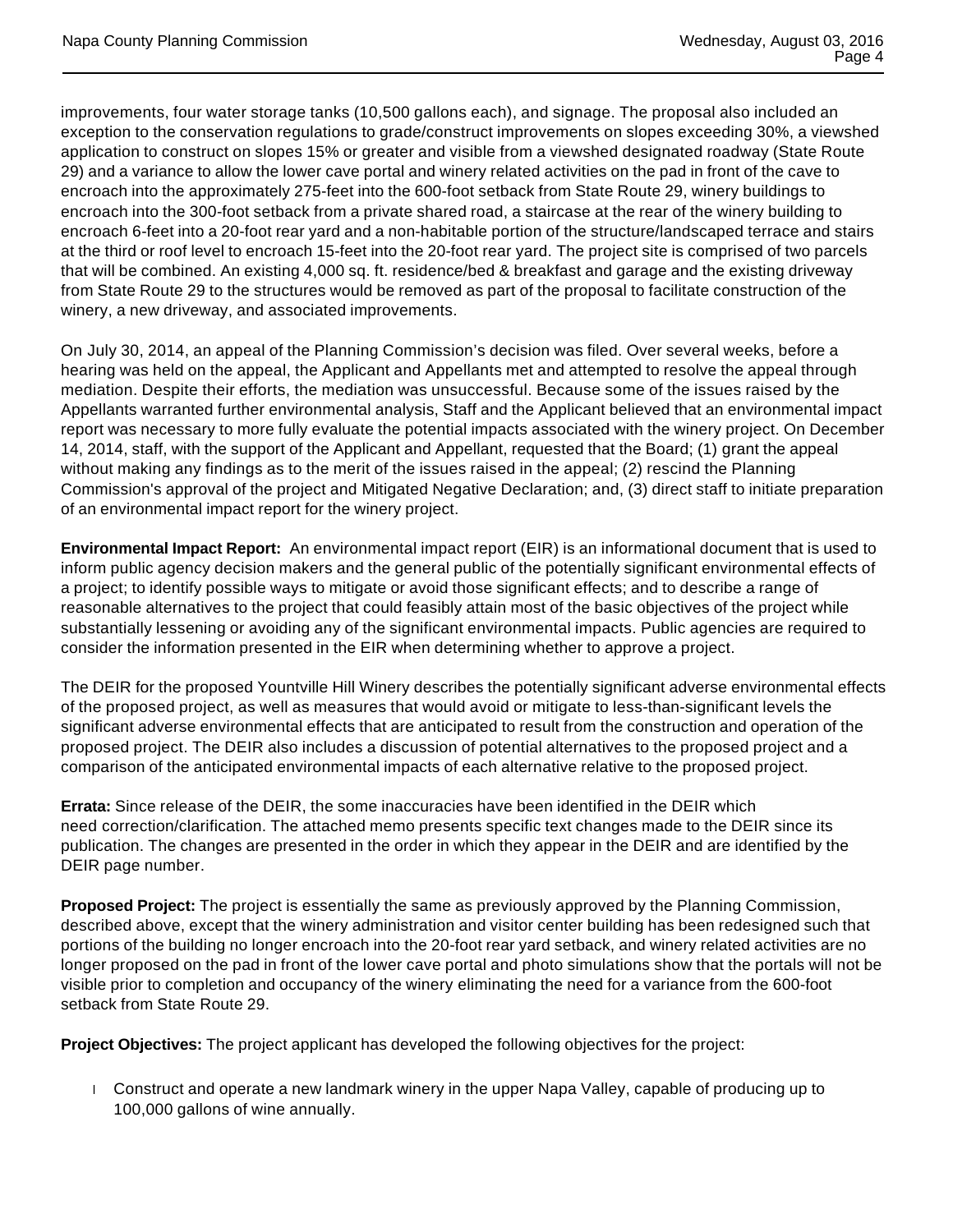- Design a winery with high-quality architecture and landscaping and a sustainable design that also maintains existing topography and vineyards to the maximum extent practicable.
- Design the new winery such that environmental impacts are minimized and environmental resources are preserved.
- Promote water conservation through the use of recycled water or treated wastewater for outdoor irrigation.
- Achieve the highest feasible Leadership in Energy & Environmental Design (LEED) standards for the project, while also qualifying for Napa Green Certified Land and Napa Green Certified Winery status.
- **Construct the new winery on a site without removing any vineyards from production.**
- I Improve the existing viewshed by removing the existing three-story residence/bed and breakfast on the project site.
- Contribute to the local agricultural economy through the development of a winery that would use 95 percent Napa County grapes.
- Create a range of new job opportunities.
- Develop a viable on-premise marketing and sales program through a combination of tours and tastings with educational marketing events.
- Use the winery's hilltop location to educate visitors about the Napa Valley and the Agricultural Preserve by showing the location of landmark wineries and vineyards visible from the winery, as well as the vineyards owned by the project applicant.

**DEIR Summary:** As described above, the Planning Division prepared and circulated an Initial Study/Mitigated Negative Declaration (IS/MND) for the project on February 14, 2014. On April 29, 2015, the Planning Division released a Notice of Preparation (NOP) indicating that an EIR would be prepared for the project. The analysis in the Initial Study concluded that the proposed project would result in no significant impacts in the areas of agriculture and forest resources, air quality (operation), geology and soils, hazards and hazardous materials, hydrology and water quality, mineral resources, population and housing, public services, recreation, and utilities and service systems (except water supply). The Initial Study identified one potentially significant impact in the area of cultural resources and also identified a mitigation measure that would require cessation of work in the event of discovery of significant archaeological or paleontological resources during project construction. This mitigation measure was augmented as part of the preparation of the DEIR to include a worker awareness program to provide construction personnel additional guidance and training should cultural resources be encountered. Implementation of the mitigation measure would reduce the impact to less than significant. Accordingly, these resources are not addressed further but are identified in the DEIR with a brief explanation as to why impacts to each resource are not anticipated, as required by CEQA. It should be noted that the IS/MND also identified potential impacts and included mitigation measures related to biological resources (three potential impacts/mitigation measures) and transportation/traffic (one potential impact/mitigation measure); however, analysis of these topics were included in the DEIR.

Although the Initial Study included varying levels of analysis in all 17 categories of potential land use impacts, the DEIR provides more in-depth analysis for each of the eight topic areas that staff determined could have potentially significant impacts during the scoping process for the DEIR. Thus, the DEIR focuses on the potential significant environmental effects of the project on the following resource topics: land use; aesthetics; biological resources; noise; transportation; greenhouse gas emissions; air quality; and, water supply and groundwater. Within these eight areas, the DEIR identifies another 30 potential impacts to the environment that could occur as a result of approval and implementation of the proposed project. Of the 30 total impacts identified in the DEIR, 22 were determined to be less than significant impacts for which no mitigation was necessary to reduce the level of significance of the impact. The remaining 8 impacts were either significant or potentially significant impacts in the areas of aesthetics, biology, transportation, greenhouse gas emissions, and air quality. The DEIR identifies eight mitigation measures that would reduce the severity of each impact to less than significant. The five mitigation measures identified in the IS/MND have also been included in the DEIR. A summary of the potential environmental impacts of the proposed project, as well as corresponding mitigation for each significant or potentially significant impact, is provided in the Executive Summary section of the DEIR, a copy of which is attached to this staff report.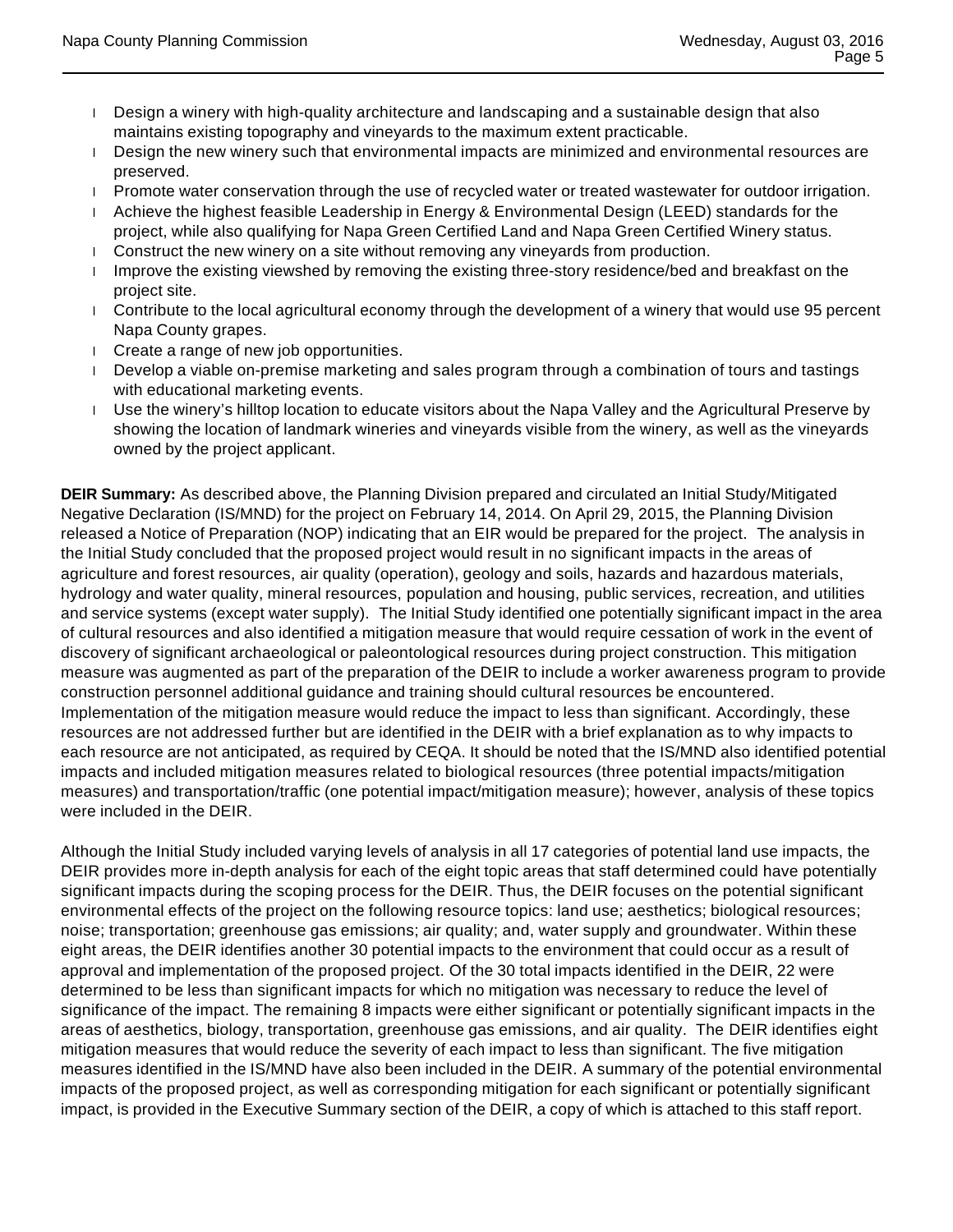**Alternatives to the Project:** In addition to an impact analysis of the proposed project, and in accordance with State CEQA Guidelines, Section 15126.6, the DEIR analyzes alternative scenarios and compares the potential environmental effects of each alternative to those of the proposed project. The Yountville Hill Winery Project DEIR evaluates three alternatives to the proposed project: 1) the No Project Alternative, which assumes that the project does not move forward, and the project site would remain in its existing condition (residence/bed and breakfast and vineyards); 2) Alternative 1, which would include the same site layout as the proposed project but would reduce wine production from 100,000 gallons per year to 80,000 gallons per year, reduce visitation from 1,000 visitors per week to 800 per week, and reduce marketing events from 58 to 50 annually; and, 3) Alternative 2 which would relocate the winery administrative and visitor building from the top of the hill to the level of the upper caves (about the midpoint of the site), reduce wine production from 100,000 gallons per year to 70,000 gallons per year, reduce visitation from 1,000 visitors per week to 500 per week, and reduce marketing events from 58 to 48 annually. Additional summary of the project alternatives are included in the attached Executive Summary from the DEIR.

**Environmentally Superior Alternative:** The State CEQA Guidelines, Section 15126.6, suggests that an EIR should identify the "environmentally superior" alternative. "If the environmentally superior alternative is the 'no project' alternative, the EIR shall also identify an environmentally superior alternative among the other alternatives." In this case, the no project alternative is the environmentally superior alternative, as all of the significant impacts of the project would be avoided. However, the no project alternative would not meet any of the project's objectives because a winery would not be constructed on-site. In accordance with the aforementioned section of the CEQA Guidelines, Alternative 2 is the environmentally superior alternative of the other alternatives considered. With this alternative, significant impacts to aesthetics, biological resources, transportation, greenhouse gas emissions, and air quality would be reduced or avoided, when compared to the project. Further, this alternative would meet all project objectives.

**Public Comment:** The DEIR was released for a public and agency review and comment period that began on July 1, 2016, with copies of the document available at the Napa Main Library, the Yountville Library, the St. Helena Library, the County Administration Building, and online on the project webpage via the link http://www.countyofnapa.org/cdpdprojects/. In accordance with Public Resources Code section 21091, CEQA Guidelines section 15105 and section 702.3 of the Napa County Local CEQA Procedures, the public comment period must remain open for a minimum of 45 days. However, under Local CEQA Procedures, the comment period may be extended, subject to the discretion of the Planning Director (for extensions of time up to 15 days) or the Planning Commission (for extensions of time greater than 15 days). Interested agencies, organizations and members of the public are encouraged to submit written comments to Planning staff prior to the close of the comment period. Oral or written comments may also be submitted to the Planning Commission during this agendized hearing. Comments received to date are attached to this report.

Following close of the comment period on the DEIR, County Planning and consulting staff will prepare a Final EIR, which will consist of the DEIR, comments thereon, and written responses to those comments. The Planning Commission will be asked to certify the adequacy of the Final EIR, prior to considering whether to approve or deny the proposed project. Notice of any future public hearing on the proposed project and certification of the EIR will be emailed and mailed to interested parties at least 10 days prior to the date of the hearing. Those future hearings are tentatively anticipated to occur in fall of this year, depending on the extent of effort necessary to respond to comments submitted on the DEIR.

**Extension Request:** Planning staff received a letter dated July 5, 2016, from Shute, Mihaly & Weinberger LLP, representing Save Yountville Hill, to extend the comment period from 45 days to 90 days (but not less than 60 days), due to the release date just prior to the July 4th holiday and during the summer vacation month(s) of concerned members of the public and the length of the DEIR and associated documents. In accordance with Local CEQA Procedures, because the request is for an extension of time greater than 60 days from the July 1, 2016, start of the public comment period, the Planning Commission has discretion to approve or to deny the extension